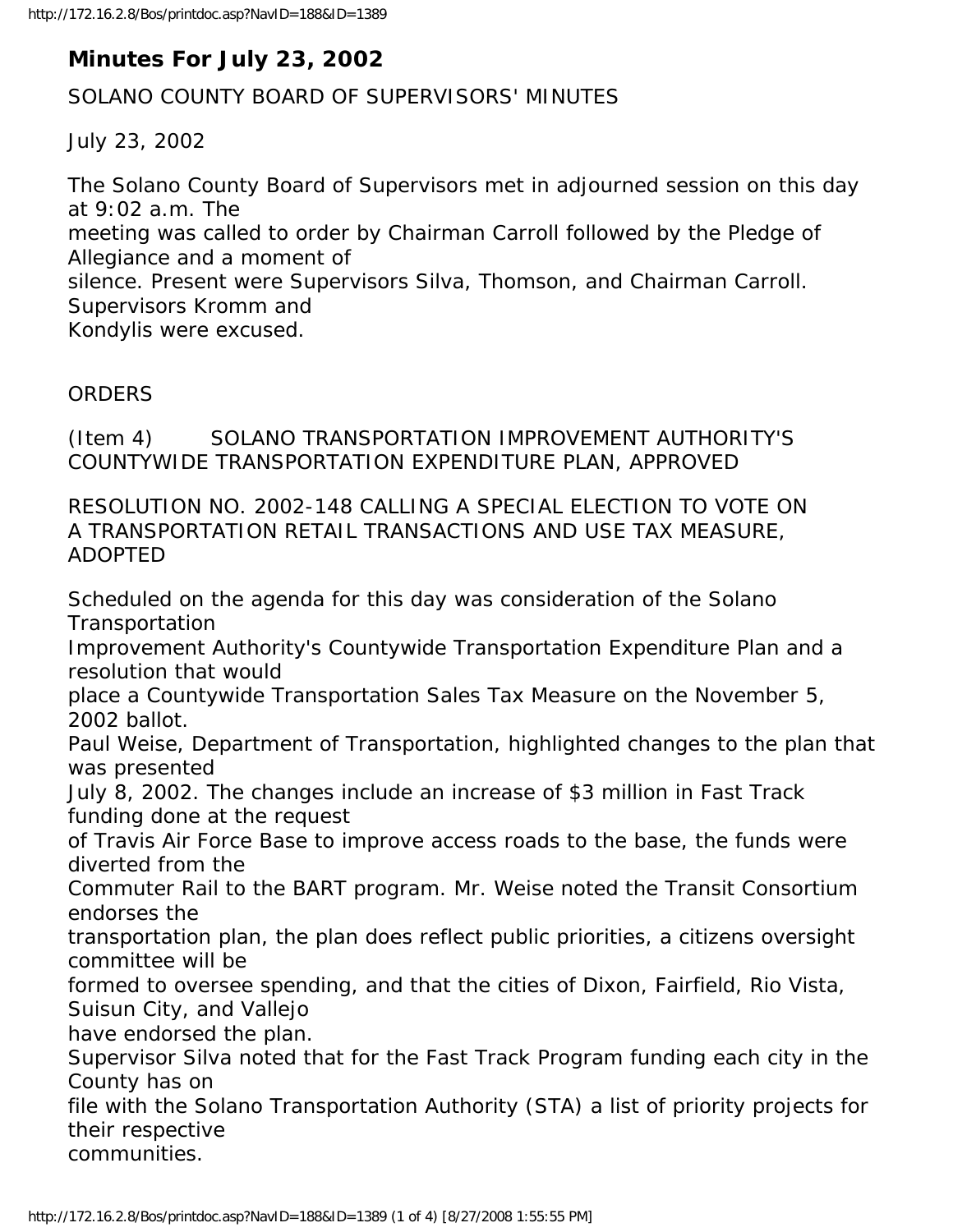Daryl Halls, Director STA and Solano Transportation Improvement Authority (STIA), reviewed

a brief presentation, incorporated herein by reference, discussing the development of the Transportation

Plan and the Expenditure Plan, challenges, categories for the Expenditure Plan, the Traffic Relief Plan,

and the Citizen's Oversight Committee.

Donald Tipton, Vallejo, noted his opposition to more taxes, and endorses giving the public the

opportunity to make the choice to levy additional taxes or not. Mr. Tipton feels improvement

associations should also have representation on the Citizens Oversight Committee, and would like a

definition of "minimal" level of street maintenance as listed in the ordinance adopted by the Solano

Transportation Improvement Authority.

Rod Cameron, Plumbers & Steamfitters Union Local 343, encouraged the Board to approve the

Expenditure Plan and put the issue to the vote of the citizens. Mr. Cameron noted the many effects of

congestion on commuters, and the need to address traffic congestion. Marci Coglianese, STA and Mayor City of Rio Vista, urged the Board to place this matter

before the voters, this is an historic opportunity to meet the challenges of transportation over the next

20 years, and this plan provides a balance of all the modes necessary to meet these challenges. Mayor

Coglianese noted the many benefits to the City of Rio Vista if the initiative passes.

Bernice Kaylin, League of Women Voters, urged the Board to pass the Expenditure Plan, which

is balanced. Ms. Kaylin noted the cooperative process to develop the plan, and urged the matter be

approved and placed on the November ballot.

Jim Earp, Executive Director California Alliance for Jobs, read a letter dated July 23, 2002,

incorporated herein by reference, urging the Board to approve the Balanced Plan and to put the

measure before the citizens.

James Williams, Solano County Taxpayers Association – Vacaville unit, posed questions

relative to the decrease in funding changes for the Commuter Rail Program, Mr. Halls noted that \$3

million was diverted to the Fast Track Program and that the remaining \$117 million is to address three

specific rail programs.

Mr. Williams noted opposition to the Expenditure Plan citing concern that the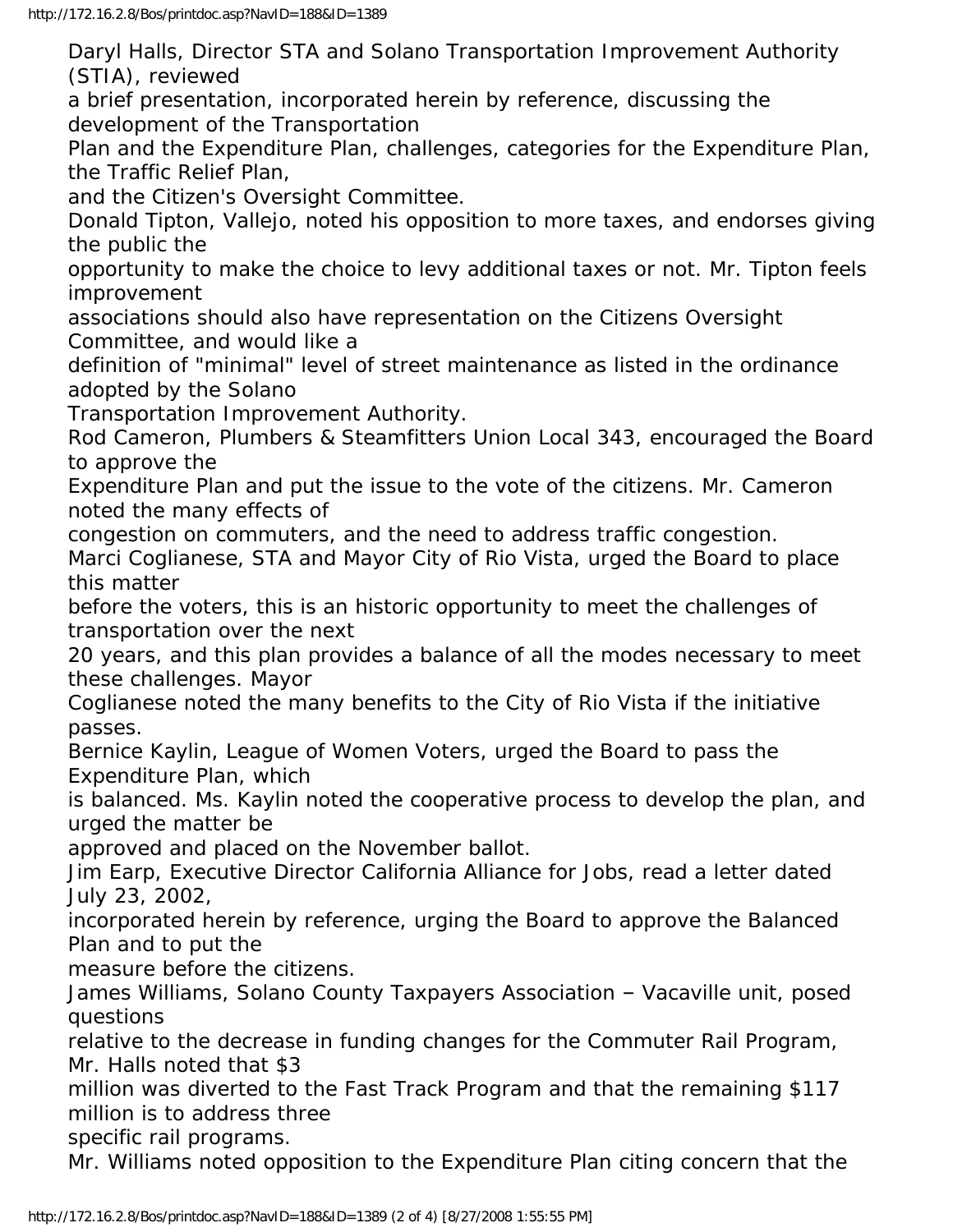actual needs are

not being met, with changing needs, to keep the funds flexible to meet the changing needs, project

distribution of funds, and with discretionary funding. The State and Federal government needs to

address the highway problem, and feels further study needs to be done to develop a better expenditure

plan to achieve the "best bank for our buck."

Responding to questions posed by Supervisor Silva regarding opposition to placing the issue

before the voters, Mr. Williams supports the citizens voting on the issue.

Pam Belchamber, Transportation Superintendent City of Vallejo, urged support for the

Expenditure Plan and to place the measure on the ballot for consideration by the citizens. Ms.

Belchamber noted the many benefits for the City of Vallejo, citizens of the County, and the many

commuters that utilize transit services through the County, and discussed the added benefits to

economic viability of the County.

John Andres, Operating Engineers Union Local 3, would like the measure brought before the

voters, discussed the pressing need for traffic relief.

Rischa Slade, Councilwoman City of Vacaville, noted endorsement of the plan by a majority of

the Vacaville City Council, feels the Balanced Plan will work for the County, and that the voters need

the opportunity to decide how their money is spent.

On motion of Chairman Carroll and seconded by Supervisor Silva, the Board acted to approve

the Solano Transportation Improvement Authority's Countywide Transportation Expenditure Plan, and

to adopt Resolution No. 2002-148 Calling a Special Election to Vote on a Transportation Retail

Transactions and Use Tax Measure. So ordered by a vote of 3-0; Supervisor Kromm and Kondylis

excused. (see Resolution Book)

ADJOURN - This meeting of the Board of Supervisors adjourned at 9:45 a.m.

William J. Carroll, Chairman

Maggie Jimenez Clerk to the Board of Supervisors

\_\_\_\_\_\_\_\_\_\_\_\_\_\_\_\_\_\_\_\_\_\_\_\_\_\_\_\_\_\_\_\_\_\_

\_\_\_\_\_\_\_\_\_\_\_\_\_\_\_\_\_\_\_\_\_\_\_\_\_\_\_\_\_\_\_\_\_\_